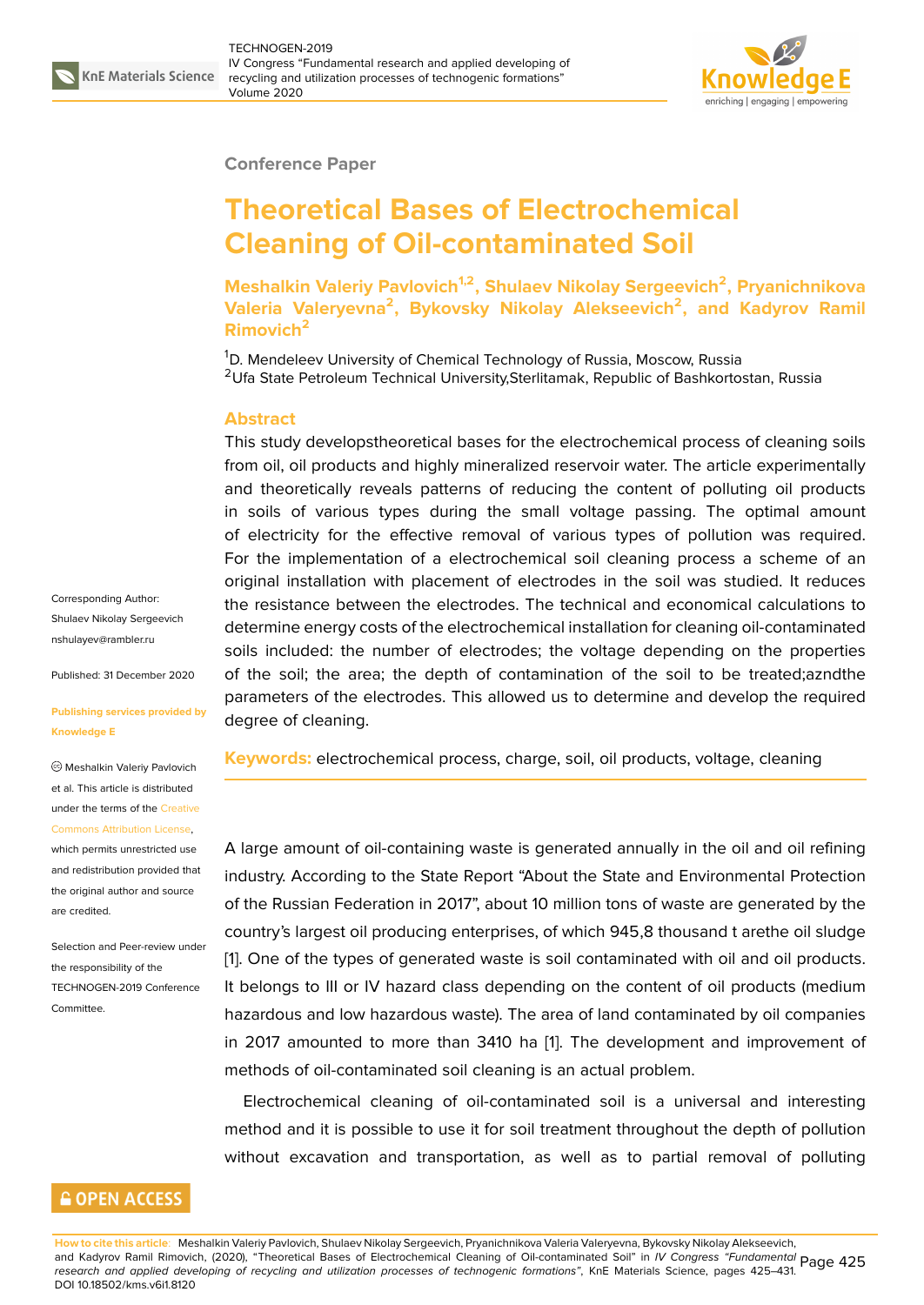components. Electrochemical cleaning is a set of processes that occur under the influence of an electric current at a relatively low density.

Electrokinetic reactions are the transferring of pollutant particles in a liquid or solid phase towards one of the electrodes. Usually electroosmosis, electrophoresis, flow potential and sedimentation potential ate separated. Electroosmosis and electrophoresis are considered predominant. In the case of a high concentration of contamination the oil moves to the cathode with electrokinetic transfer and can be pumped out of the electrode well.

Oxidation reactions occur in the soil under the influence of an electric current and are subdivided into direct and indirect. Direct oxidation of pollutants include gaseous substances formed at the anode (such as chlorine, oxygen, etc.), however, it does not play a leading role in soils.

In the presence of oil products in the soil the indirect oxidation have greater importance [2]. Hydrogen peroxide  ${\sf H_2O_2}$  is formed at the cathode and can either directly participate in soil redox reactions or transform into a hydroxyl radical (OH). The formation of the latter occurs in the presence of iron (II) ions:

$$
\text{Fe}^{2+} + \text{H}_2\text{O}_2 + \text{H}^+ \rightarrow \text{Fe}^{3+} + \text{OH} + \text{H}_2\text{O}.
$$

In this case, we should talk about the emergence of the Fenton system, which includes a number of chemical reactions with the formation of radicals [3]:

$$
Fe^{2+} + H_2O_2 \rightarrow Fe^{3+} + OH + OH^-,
$$
  
\n
$$
Fe^{2+} + OH \rightarrow Fe^{3+} + OH^-,
$$
  
\n
$$
OH + H_2O_2 \rightarrow HO_2 + H_2O,
$$
  
\n
$$
Fe^{3+} + HO_2 \rightarrow Fe^{2+} + H^+ + O_2,
$$
  
\n
$$
Fe^{3+} + O_2 \rightarrow Fe^{2+} + O_2,
$$
  
\n
$$
Fe^{2+} + HO_2 \rightarrow Fe^{3+} + O_2^-.
$$

Hydroxyl radical will have the greatest activity in the oxidation of organic compounds in soils. It can oxidize hydrocarbons, ideally to carbon dioxide and water, as well as to intermediate oxidation products depending on the conditions.

The possibility of occurrence of these electrooxidaton processes in the soil is largely due to the presence of particles capable of conducting electric current which are calling "microconductors", on the surface of which radicals are also forming [2]. Such particles include iron-containing minerals, graphite, and some others. Thus, electrooxidative processes can occur not only on the electrodes, but also in the entire soil volume between them.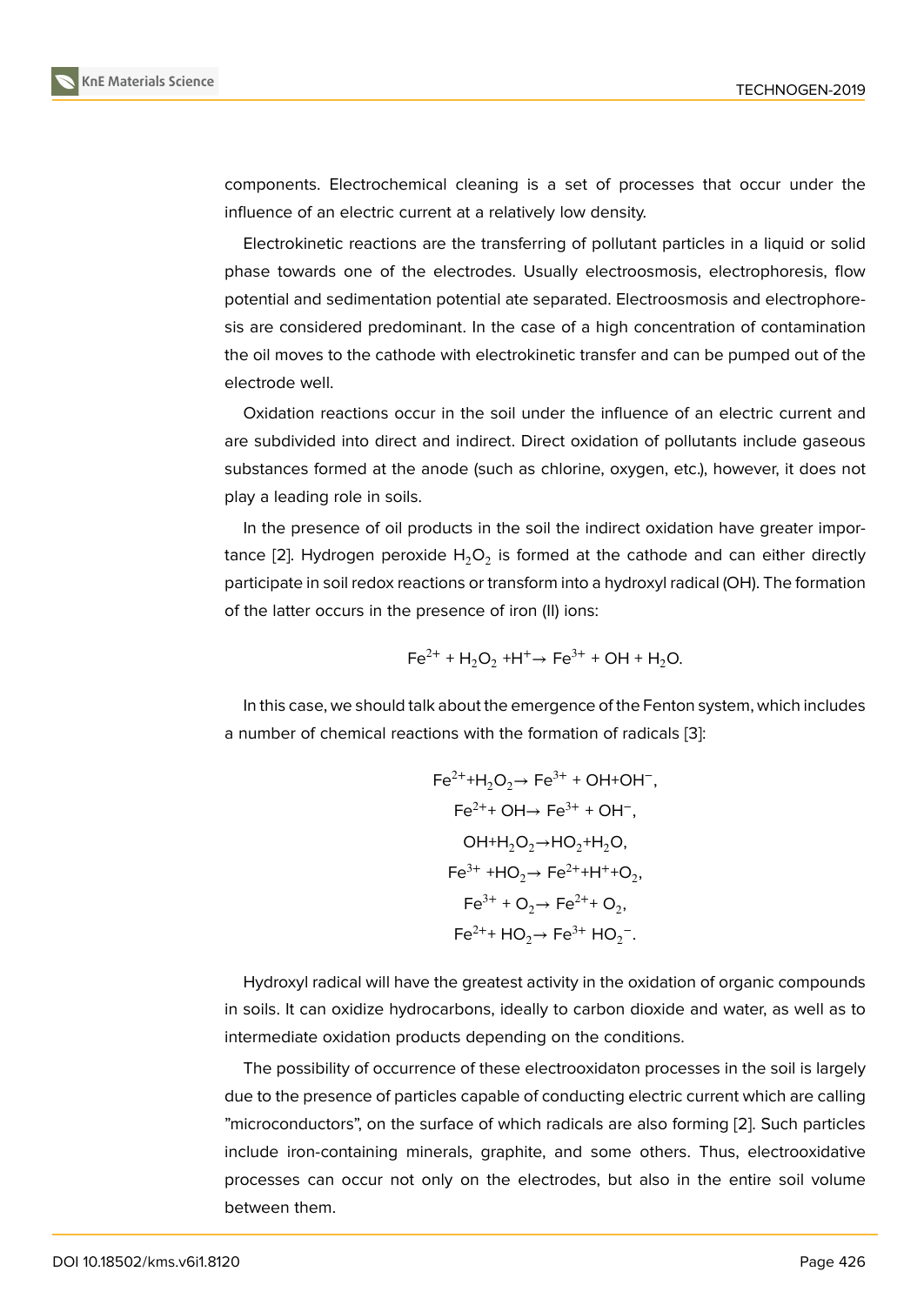These electrooxidative processes, in contrast to kinetic ones, require different conditions: lower voltage and current density (approximate current density about 1 mA/cm $^2\,)$ and can reduce the concentration of many organic pollutants, but require long-term processing. They are called "advanced oxidation processes", and in the soils - Electro-Chemical GeoOxidation (ECGO) [4].

Other processes, such as electrocoagulation, electroflotation, and evaporation of polluting components at high voltages and heating may occur in the soil too. The identification of all processes occurri[ng](#page-6-0) in the soil under the influence of an electric current is extremely difficult due to the variety of conditions and natural soil physicochemical and biological processes.

For the studying of electrochemical cleaning of oil-contaminated soil in laboratory conditions similar to oil spills during production were simulated by the adding of oil products and salt solution of formation water of the field (containing NaCl, CaCl<sub>2</sub>, MgCl<sub>2</sub>, Na<sub>2</sub>SO<sub>4</sub>, NaHCO<sub>3</sub>) in an amount of 408,9 g/kg. We studied various levels of contamination of loam, clay and sand with oil, the most part of the experiments was carried out at contents of 1,1 g/kg and 11,0 g/kg.

Contaminated soil was placed in a plexiglas cell, where graphite electrodes were immersed and a current with different densities (40<j<350A/m<sup>2</sup>) was applied. In all cases, an exponential dependence of the the oil products content decrease of in the soil on the amount of missed charge q was observed [5]:

$$
\frac{C(t)}{C_{max}} = (1 - b) e^{-\alpha q} + b,
$$
\n(1)

where C (t) is the concentration of petroleum products [a](#page-6-1)t time t,

Cmax - initial concentration of oil products,

α, b - coefficients depending on the type of soil.In particular, α ~ 3-5  $\cdot$  10<sup>-3</sup> C<sup>-1</sup>, and b  $\sim$  0,1-0,35.

$$
q = \int_0^t I(t) dt.
$$
 (2)

After the passing an electric charge exceeding a certain value through contaminated soil, the concentration of oil products practically does not change. The limiting specific charges of electric treatment are 0,63  $\cdot$  10 $^{7}$  for clay, 0,93-0,96  $\cdot$  10 $^{7}$  for loam, 1,34  $\cdot$  10 $^{7}$  C / kg of oil products for sand [6].

A comparison of the efficiency of the process of electrochemical purification of loam of varying degrees of contamination is presented in Figures 1 and 2.

The cleaning efficiency va[rie](#page-6-2)s depending on the type of soil. So the level ofcleaning for oil products in clay was approximately 84%, in loam - 76%, in sand - (69%). The high intensity of the process in clay can be explained by the high dispersion of the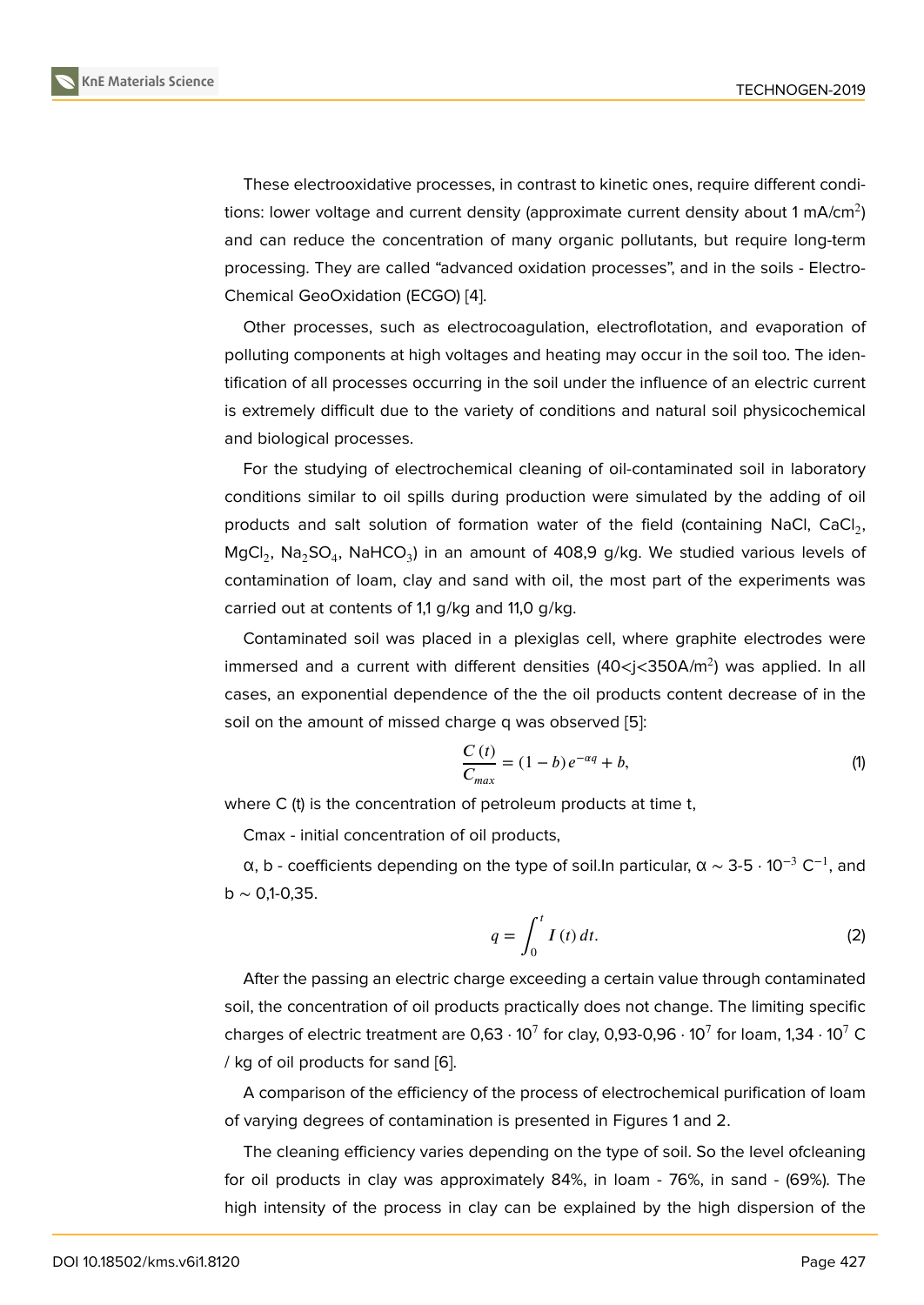



Figure 1: Change in the content of oil products as a result of passing of electric current in loam with a low oil content.



Figure 2: Change in the content of oil products as a result of passing of electric current in highly contaminated loam.

medium, which is an important indicator for electrokinetic processes. In addition $Fe^{+2}$ ions are practically absent in the sand, which significantly limits the occurrence of redox reactions.

The placement of cathodes and anodes in parallel batteries, each connected by its own bus is more efficient and economical. The electric field created in the interelectrode space is close to uniform, which allows reducing the resistance of the medium. The specific resistance of soils depends on the pollution degree, moisture and soil type. In real conditions the resistance varies widely depending on the time of year and weather conditions. For soils with a moisture content of about 40%, containing more than 1000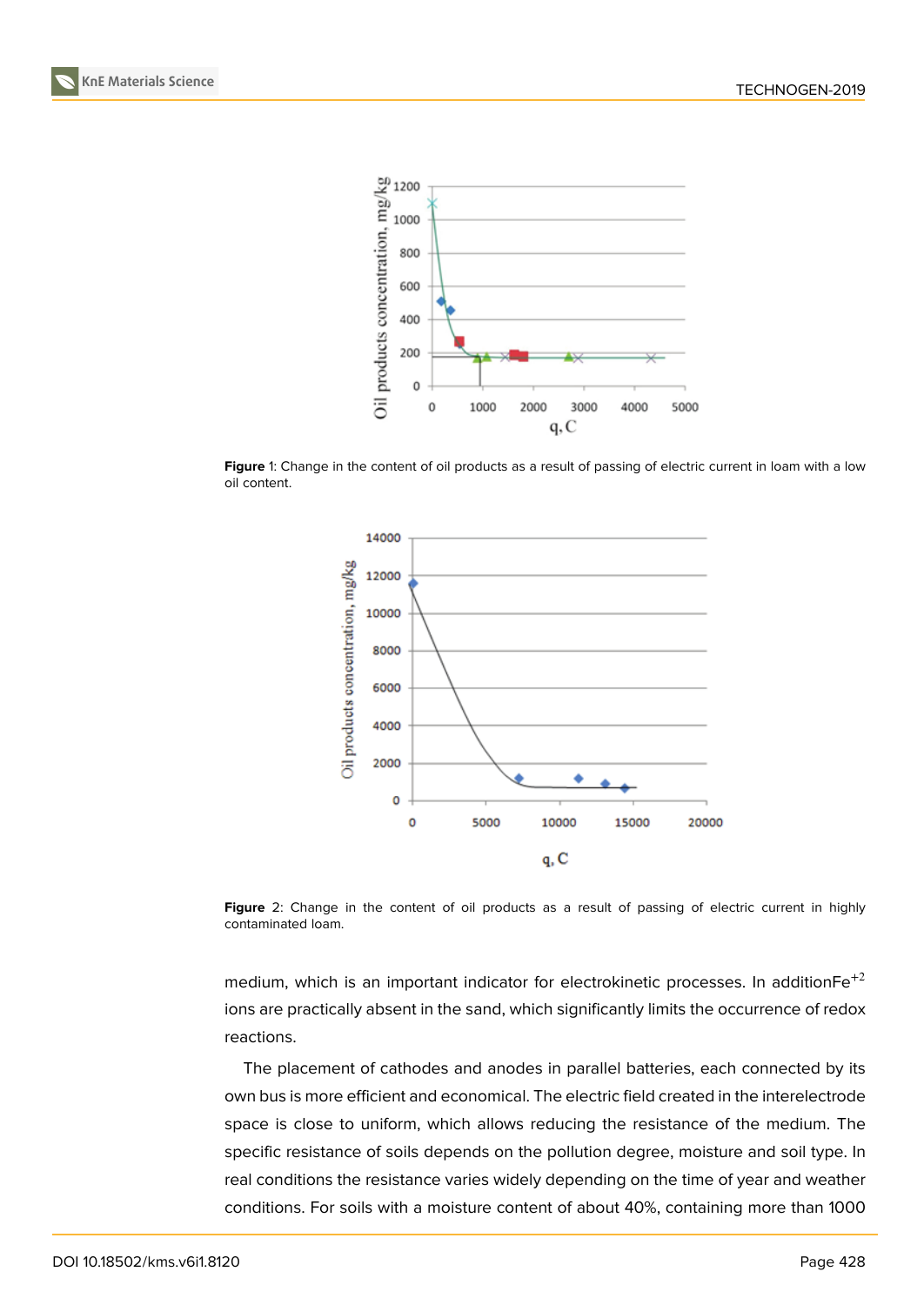

mg of oil products per kg, this value varied from 0,93  $\Omega \cdot m$  for sandy soil to 1,069  $\Omega \cdot m$ m for chernozem.

The density of the electric current passing between the electrodes is determined by the specific resistance of the soil ρ and the electric field strength E:

$$
j = \frac{1}{\rho}E.\tag{3}
$$

To determine the electric field generated by the electrodes, we use the first Maxwell equation:

$$
\int \vec{E} \, d\vec{S} = \frac{\sum q}{\varepsilon \varepsilon_0},\tag{4}
$$

where q is the charge covered by a closed surface around the electrode;

ε is the relative dielectric constant of the medium (soil);

ε0 = 8,85 · 10−12 F/m - electric constant.

Integration is carried out over a cylindrical surface of radius R≤r≤L, the axis of symmetry of which coincides with the axis of symmetry of the positive electrode (anode), and the height is equal to the immersion depth of the electrode.

From the symmetry of the lines of force of the electric field:

$$
E \cdot 2\pi r H = \frac{\sigma \cdot 2\pi R H}{\varepsilon \varepsilon_0},\tag{5}
$$

where σ is the surface charge density of the electrode;

R is the radius of the electrode.

From the last equation:

$$
E = \frac{\sigma R}{\varepsilon \varepsilon_0 r} \tag{6}
$$

Expressing the surface charge density σ through the potential difference between the electrodes, we obtain:

$$
E = \frac{U}{r \ln \frac{L}{R}}\tag{7}
$$

Thus, the density of electric current in the space between the electrodes is determined by the ratio is

$$
j = \frac{U}{\rho r ln \frac{L}{R}},\tag{8}
$$

and electric current of one anode is:

$$
I = \int j ds \approx \frac{2\pi H}{\rho l n \frac{L}{R}} U.
$$
 (9)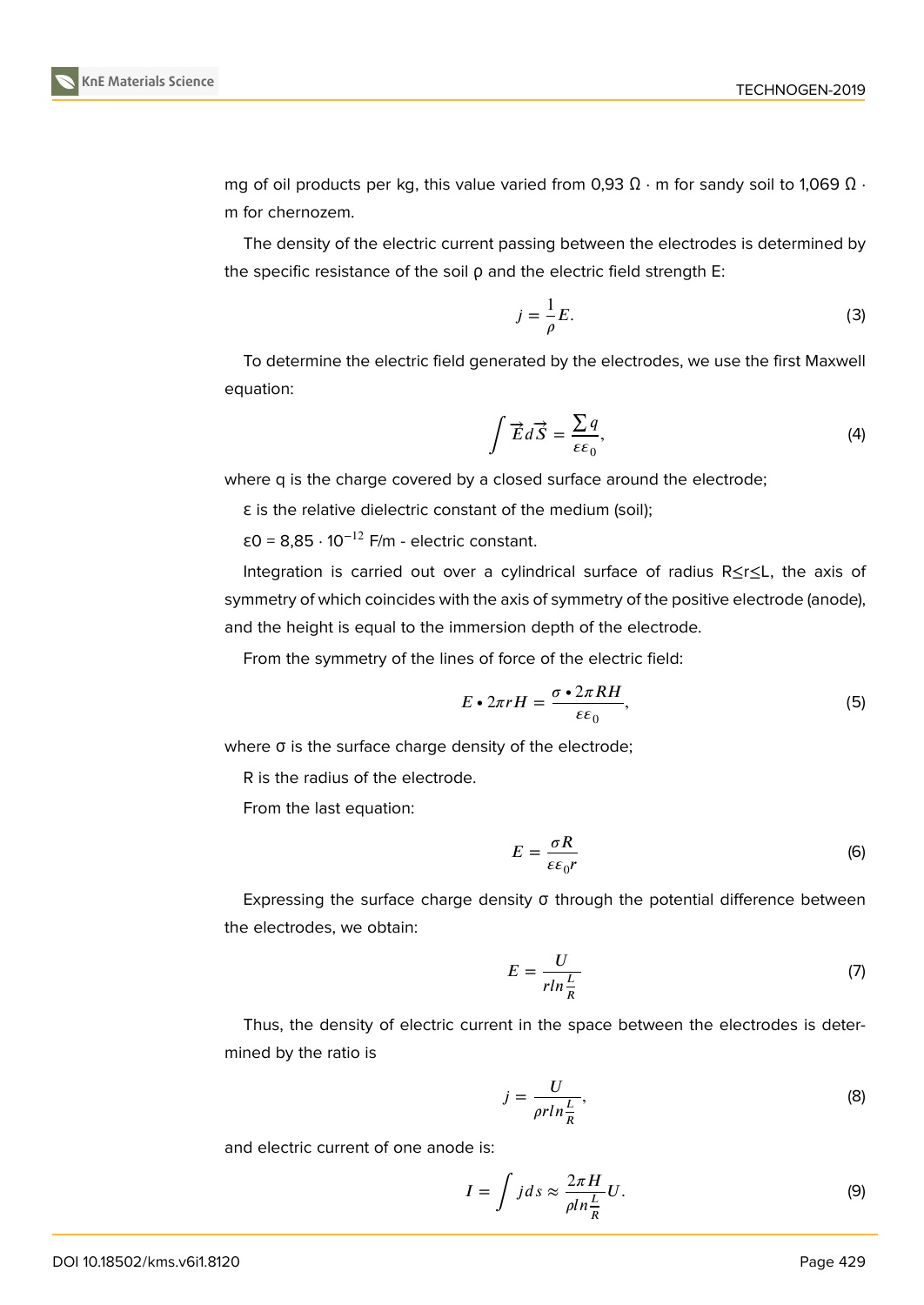It can be seen from the last equation that at a given voltage between the electrodes the amperage decreases with increasing distance L, and increases with increasing immersion depth.

The "elementary" cell amount is k = S / 4L<sup>2</sup>. Sothe number of anodes required to treat a plot of soil contaminated with oil products with area S will be:  $Z_A$  = 2k=S/2L<sup>2</sup>.

The total current between the electrodes is adopted by the equation

$$
I_s = \frac{\pi S H}{L^2 \rho l n \frac{L}{R}} U,\tag{10}
$$

then the power consumption will be

$$
W_s = I_s U t, \tag{11}
$$

where t is the treatment time of the oil-contaminated area, determined by the initial concentration of oil products in the soil [7].

Thus the technology of electrochemical cleaning of oil-contaminated soil is most suitable for clay and loamy soils. For the cleaning of sandy soils it is better to reduce the oil content by other methods primar[y](#page-6-3) (for example, using sorbents), or additionally introduce  $Fe<sup>2+</sup>$  ions into the soil to intensify electrochemical oxidation.

The derived dependences allows to calculate the number of electrodes and the voltage between them, the treatment time for a given area and contamination depth, the properties of the contaminated soil and the required cleaning degree.

# **Funding**

The reported study was funded by RFBR according to the research project № 18-29- 24041.

## **References**

- [1] State report of Ministry of Natural Resources and Environment of the Russian Federation (2018). "About the State and Environmental Protection of the Russian Federation in 2017".
- <span id="page-5-0"></span>[2] Ferrarese, E. and Andreottola, G. (2010, January). Application of Electrochemical Techniques for the Remediation of Soils Contaminated with Organic Pollutants. Presented at *Annual International Conference on Soils, Sediments, Water and Energy.* Amherst, USA: University of Massachusetts.